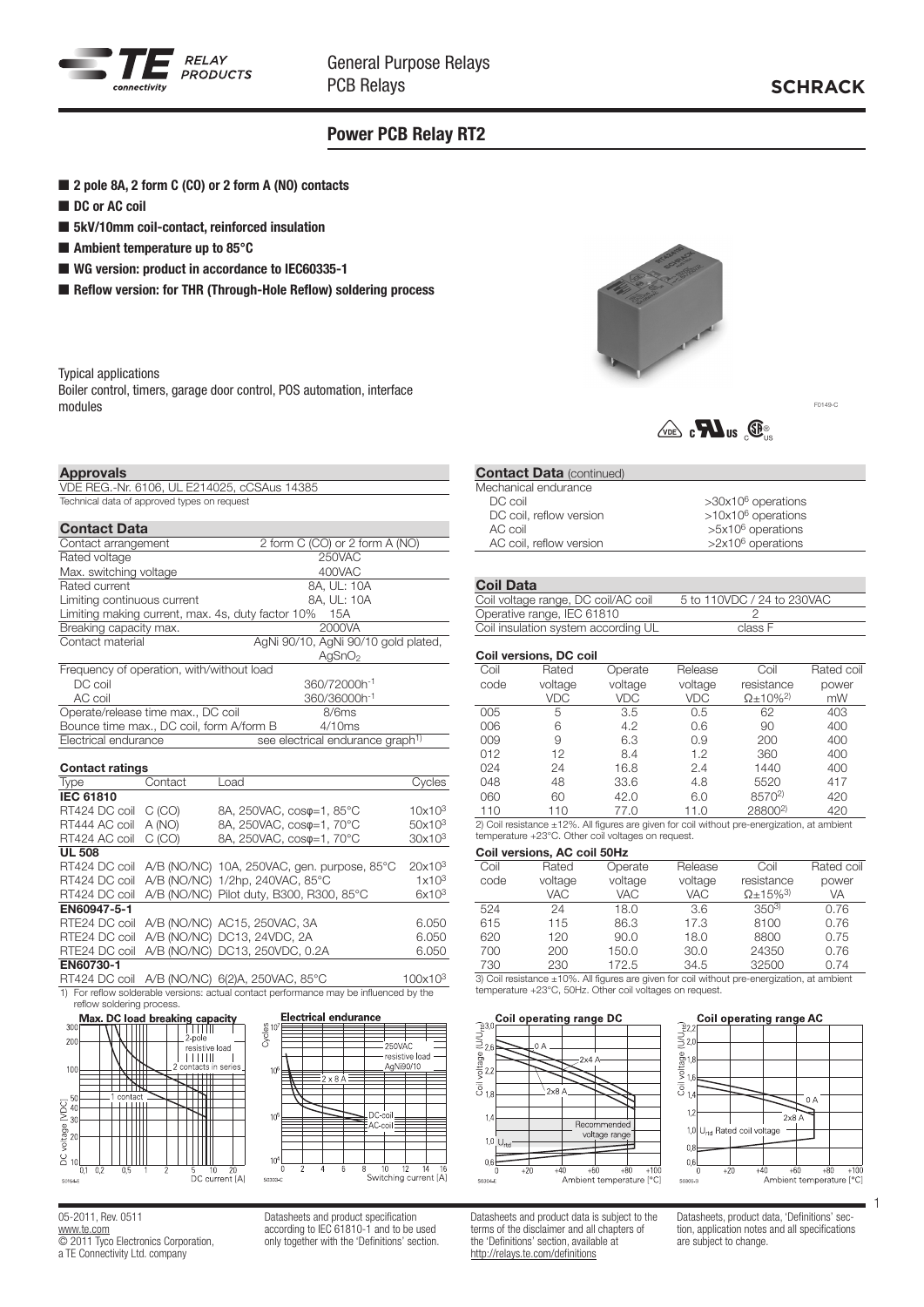

# **SCHRACK**

# Power PCB Relay RT2 (Continued)

| <b>Insulation Data</b>             |                      |  |
|------------------------------------|----------------------|--|
| Initial dielectric strength        |                      |  |
| between open contacts              | $1000V_{rms}$        |  |
| between contact and coil           | $5000V_{\text{rms}}$ |  |
| between adjacent contacts          | $2500V_{rms}$        |  |
| Clearance/creepage                 |                      |  |
| between contact and coil           | $\geq$ 10/10mm       |  |
| between adjacent contacts          | $\geq$ 3/4mm         |  |
| Material group of insulation parts | Illa                 |  |
| Tracking index of relay base       | <b>PTI 250V</b>      |  |
| reflow version                     | <b>PTI 175V</b>      |  |
|                                    |                      |  |

### Other Data

Material compliance: EU RoHS/ELV, China RoHS, REACH, Halogen content refer to the Product Compliance Support Center at <www.te.com/customersupport/rohssupportcenter>

| Resistance to heat and fire                     |                                       |
|-------------------------------------------------|---------------------------------------|
| WG version or reflow version                    | according EN60335, par30              |
| Ambient temperature                             |                                       |
| DC coil                                         | -40 to $85^{\circ}$ C                 |
| AC coil                                         | -40 to $70^{\circ}$ C                 |
| AgSnO <sub>2</sub> contacts                     | $-40$ to $70^{\circ}$ C               |
| Category of environmental protection, IEC 61810 |                                       |
| standard version                                | RTII - flux proof, RTIII - wash tight |
| reflow version                                  | RTII - flux proof                     |
| Vibration resistance (functional),              |                                       |
| form A/form B contact, 30 to 300Hz              | 20q/5q                                |
| Shock resistance (destructive)                  | 100g                                  |
|                                                 |                                       |

| <b>Other Data (continued)</b>                    |                             |
|--------------------------------------------------|-----------------------------|
|                                                  |                             |
| Terminal type                                    | PCB-THT, plug-in            |
| reflow version                                   | PCB-THR                     |
| Mounting distance, AC coil                       | >2.5mm                      |
| Weight                                           | 13a                         |
| Resistance to soldering heat THT, IEC 60068-2-20 |                             |
| RTII                                             | $270^{\circ}$ C/10s         |
| RTIII                                            | $260^{\circ}$ C/5s          |
| Resistance to soldering heat THR                 |                             |
| reflow soldering (for reflow version)            | forced gas convection 4) or |
|                                                  | vapour phase 5)             |
| temperature profile                              | according EN61730           |
| Packaging/unit                                   | tube/20pcs., box/500pcs.    |
| 4) infrared heating not allowed                  |                             |
| 5) recommended fluid LS/230                      |                             |

**Accessories**<br>For details see datasheet [Accessories Industrial Power Relay RT](http://documents.tycoelectronics.com/commerce/DocumentDelivery/DDEController?Action=srchrtrv&DocNm=RTacc&DocType=DS&DocLang=EN) NOTE: indicated contact ratings and electrical endurance data for direct wiring of relays (according IEC 61810-1); for relays mounted on sockets deratings may apply.

### Dimensions





### PCB layout / terminal assignment

Bottom view on solder pins



\*) With the recommended PCB hole sizes a grid pattern from 2.5mm to 2.54mm can be used.



S0163-BJ

S0163-BK

2 form A (NO) contacts



Process conditions for Reflow soldering according to EN61760-1





05-2011, Rev. 0511 [www.te.com](http://www.te.com) © 2011 Tyco Electronics Corporation, a TE Connectivity Ltd. company

2

Datasheets and product specification according to IEC 61810-1 and to be used only together with the 'Definitions' section. Datasheets and product data is subject to the terms of the disclaimer and all chapters of the 'Definitions' section, available at <http://relays.te.com/definitions>

Datasheets, product data, 'Definitions' section, application notes and all specifications are subject to change.